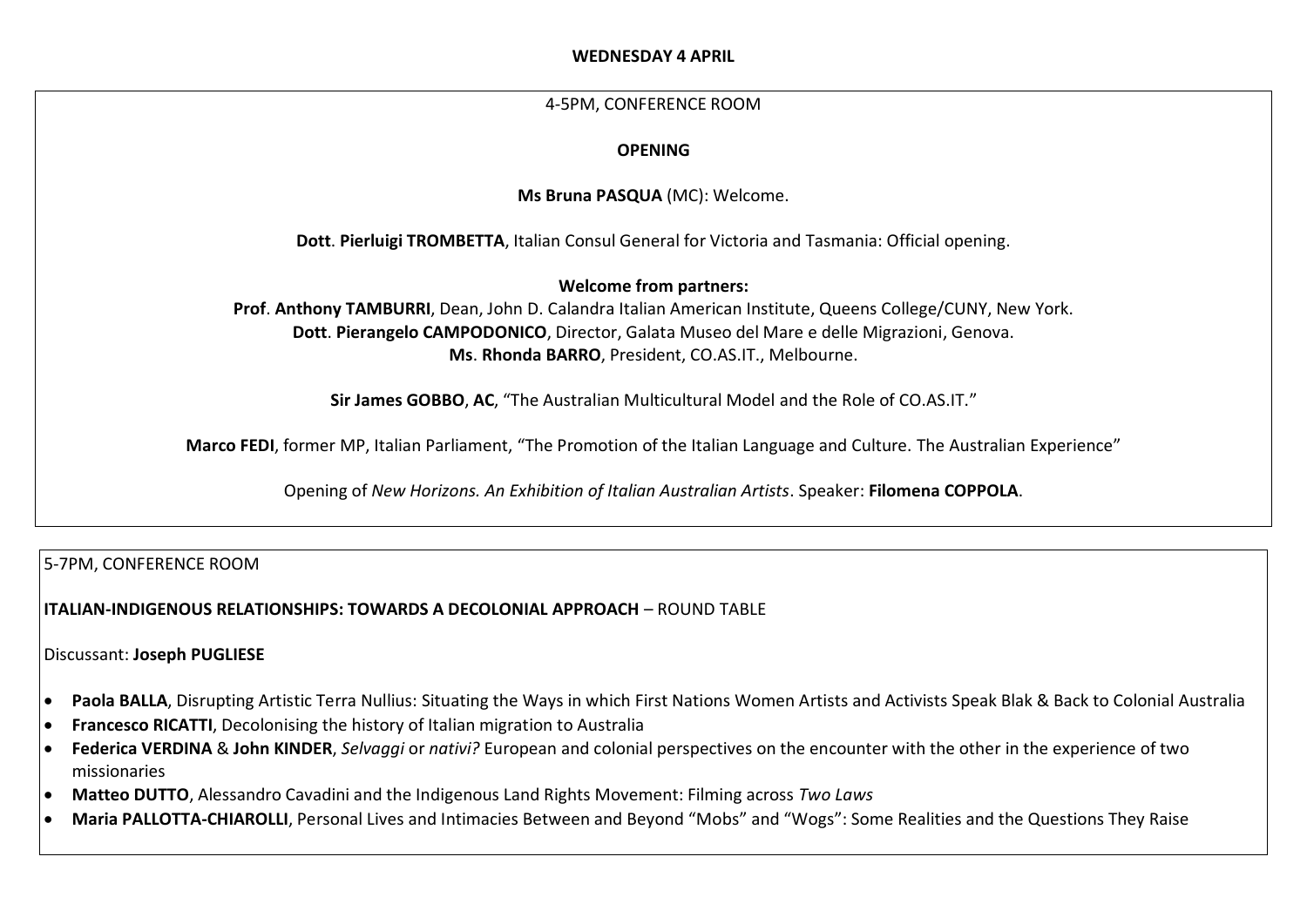# **THURSDAY 5 APRIL**

### 8.30-9AM, FOYER – Registration

### 9-9.55AM, CONFERENCE ROOM – **Rita WILSON**, Sites of Translation: stories of mobility, place and cultural identity. Chair: **Fred GARDAPHÈ**

## 10.15AM-12.15PM, CONFERENCE ROOM **TRANSCULTURAL PLACES**

#### Chair: **Francesco RICATTI**

- **Sabrina VELLUCCI**, The Spatial Imaginary of Italian American Women's Aesthetics
- **Ilaria VANNI ACCARIGI**, Migrant Gardens: a transcultural reading of Italian gardens in Australia
- **Allan WILLINGHAM**, The Architecture of the Immigrants. A Brief History of the Mediterranean Idiom in Australia
- **Felicity BRUNNER**, "Il libro italiano" a Zurigo (1940-1945): un esempio di spazio transculturale in Svizzera

# 9.55-10.15AM, RESOURCE CENTRE – Coffee Break

#### 10.15AM-12.15PM, CLASSROOM 1 **COMMUNITIES IN MOVEMENT: THE ITALIAN AUSTRALIAN CONTEXT** Chair: **Magica FOSSATI**

- **Agnese BRESIN**, **John HAJEK**, **Jo-anne HUGHSON**, **Anna PARKER**, **David STORY**, & **Robyn WOODWARD-KRON**, It's not all about tombola. Italian senior clubs in Australia and members' attitudes to "the other"
- **Jan McGUINNESS**, The Ballarat Italian Association Heritage Project
- **Margherita ANGELUCCI** & **Sara BAVATO**, A community newspaper for an evolving community: future role and challenges
- **Angela SCARINO** & **Antonio MERCURIO**, Living, melding, disappearing spaces: Narratives of the Sangiorgesi in South Australia

10.15AM-12.15PM, CLASSROOM 7 **TRANSCULTURAL STUDIES**

### Chair: **Rita WILSON**

- **Clorinda DONATO**, Living Transcultural Spaces in John Fante's *Ask the Dust*: Italians and Latinos in the West
- **Alice LODA**, Transitional dynamics: Exophonic voice, subject and space
- **Brigid MAHER**, Literary translation and the transcultural circulation of Italian stories
- **Alessandro CARRIERI** & **Laura LORI**, Attraversare le parole. Redefining the space of identity

#### 12.15-12.25PM, RESOURCE CENTRE – Break

#### 12.25-1.25PM, CONFERENCE ROOM **REPRESENTATIONS IN MEDIA**, **FILM AND LITERATURE (1)** Chair: **Luisa PÈRCOPO**

- **Adrienne TUART**, Reframing Italians: The Screens and Streets of Post-War Sydney
- **Mattia LENTO**, The Construction and Deconstruction of the Italian Identity in Swiss Cinema from Ettore Cella to Paolo Poloni

### 1.25-2.10PM, RESOURCE CENTRE – Lunch

#### 2.10-3.10PM, CONFERENCE ROOM

**NUOVE SINERGIE CULTURALI** – INVITED PANEL

- Chair: **Giancarlo MARTINI PIOVANO**, CO.AS.IT., Melbourne
- **Laura NAPOLITANO**, Istituto Italiano di Cultura, Melbourne
- **Dominic BARBARO**, Società Dante Alighieri, Melbourne
- **Dario NELLI**, Italian Media Corporation
- **Piero GENOVESI**, L'Italian Australian Institute at La Trobe University

#### 2.10-3.40PM, CLASSROOM 1 **CREATIVE PRACTICES: THE ITALIAN AUSTRALIAN CONTEXT** – PANEL Chair: **Clorinda DONATO**

- 
- **Eliana MAESTRI**, Translating the past and future of Italian culture: transethnic encounters in Cavalieri's artwork
- Artist presentations:
- **Luci CALLIPARI-MARCUZZO**, Tracing threads of the past
- **Angela CAVALIERI**, Parole viaggianti Travelling words
- **Domenico DE CLARIO**, breathing / walking slowly downhill

### 2.10-3.40PM, CLASSROOM 7

12.25-1.25PM, CLASSROOM 7

generation Italo-Australians

Anatomy of an Italian American Family

Chair: **Joseph LO BIANCO**

#### **LANGUAGE AND IDENTITY IN THE SECOND AND THIRD GENERATION (2)** Chair: **Antonia RUBINO**

**LANGUAGE AND IDENTITY IN THE SECOND AND THIRD GENERATION (1)**

**Antonia RUBINO**, Language choices and identity claims of second and third

**Steven SACCO**, The Struggle to Recapture Italian Language Skills: An

- **RAPONE Raffaella**, CIAO il mio nome è...
- **Ruben BENATTI** & **Angela TARANTINI**, Dialect among Young Italian-Australians: Italian dialects in Australian Transcultural Spaces
- **Madeleine REGAN**, Finding place: a transnational role for second-generation family members recording migration history in an Italian Australian community

### 3.40-4PM, RESOURCE CENTRE – Coffee Break

### 4-4.55PM, CONFERENCE ROOM – **Loretta BALDASSAR**, Emotional geographies of kinning and caring across the waves: Italian Australian transnational social fields over 150 years. Chair: **Maddalena TIRABASSI**

4.55-5.05PM – Break

5.05-6.35PM, CONFERENCE ROOM

**ITALIAN AUSTRALIAN: WRITING AND CREATIVITY** – INVITED PANEL

Chair**: Arnold ZABLE**

- **Gaetano RANDO**, Italian Australian Creative writing: a brief survey
- **Marisa FAZIO**, Detouring from the Traditional: A Leopard's Kiss
- **Archimede FUSILLO**, Lost to History; The stories behind the stereotypes of our lives. Stepping beyond "Wog"
- **Moreno GIOVANNONI**, Tales of San Ginese
- **Marco ZANGARI**, The new Italian migration wave in literature: *Latinoaustraliana* and the Working Holiday generation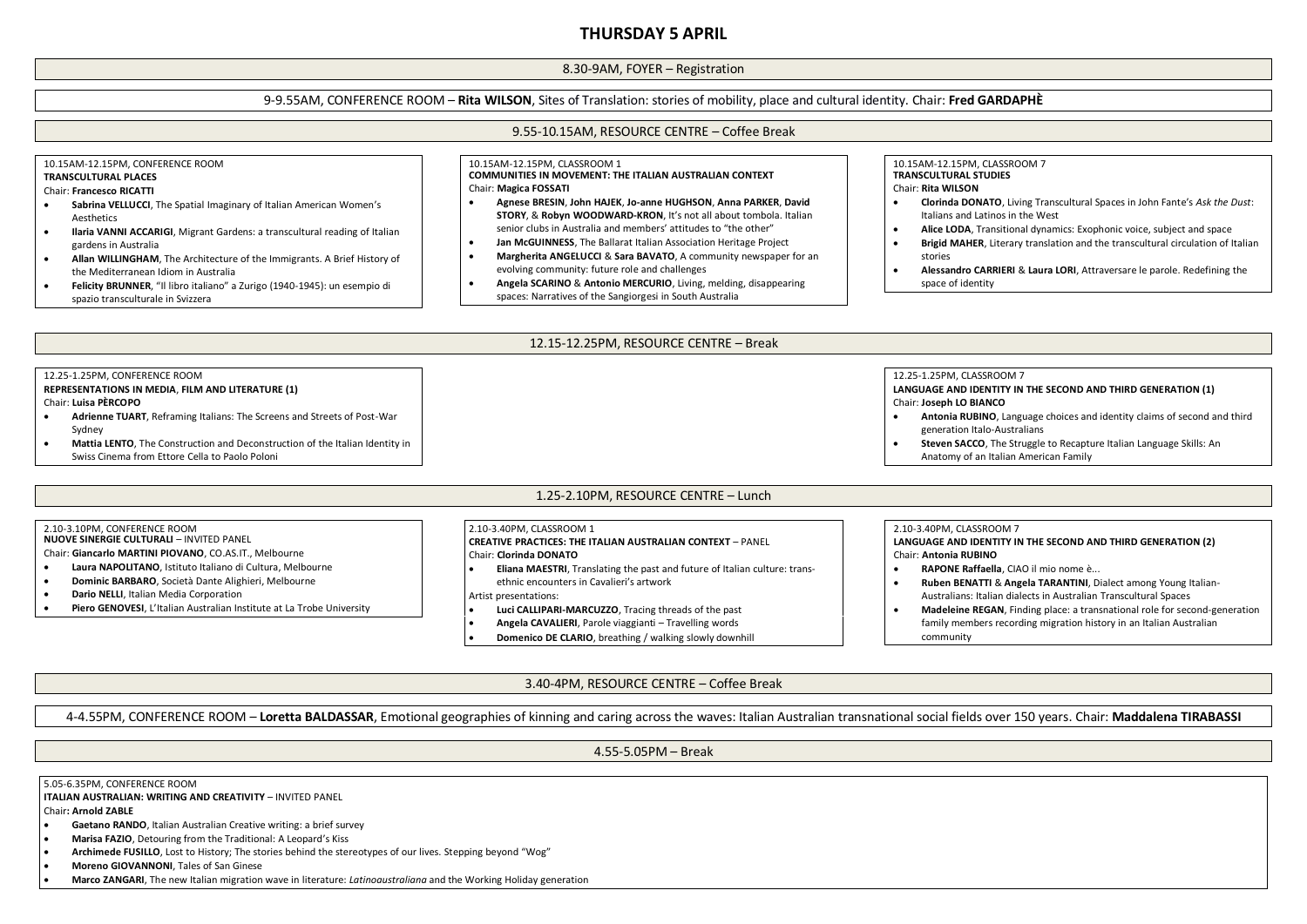# **FRIDAY 6 APRIL**

### 9-9.55AM, CONFERENCE ROOM – **Joseph LO BIANCO**, The Diaspora Is on the Move. Chair: **Anthony TAMBURRI**

#### 9.55-10.15AM, RESOURCE CENTRE – Coffee Break 10.15AM-12.15PM, CONFERENCE ROOM **REPRESENTATIONS IN MEDIA**, **FILM AND LITERATURE (2)** Chair: **Luisa PÈRCOPO Kyle HARVEY**, Italian variety television shows, language, and community in Australia, 1967-1986 **Jason DI ROSSO**, Familiar yet different: viewing *italianità* in The Real Housewives of Melbourne **Tania CAMMARANO** & **Rachel A**. **ANKENY**, The power of ideas: Glamorous Italy and its impact on Italian food in Australia **Francesca PIERINI**, Anglophone Popular Narratives of Italian Otherness and the Politics of Orientalizing Southern Europe 10.15AM-12.15PM, CLASSROOM 1 **NEW MOBILITIES** Chair**: Simone MARINO Bruno MASCITELLI** & **Riccardo ARMILLEI**, The visa merry-go-round: A new Italian diaspora to Australia? **Emanuela CANINI**, Long-term temporary migration: evolution of a new reality in modern Australian society **Maria Azzurra TRANFAGLIA** & **Iain CAMPBELL**, Trading off workplace rights? Italian temporary migrant workers in Australia **Chiara DE LAZZARI**, Political engagement of new Italian diaspora. A comparative analysis between the previous and current emigration waves 10.15AM-12.15PM, CLASSROOM 7 **NEW FRONTIERS OF TEACHING** Chair: **John HAJEK Cristiana PALMIERI**, Italian language and culture in Australia: The impact of Italian migration **Riccardo AMORATI**, Creating affiliations in transcultural spaces: the visibility of Italianness in Melbourne and its influence on L2 motivation. **Annamaria PAGLIARO**, **Giovanna CARLONI** & **Brian ZUCCALA**, Creating Transnational, Digital Learning Spaces for Italian Studies. Blending Italian through Skype at Monash **Matthew ABSALOM** & **Elisabetta FERRARI**, Study abroad: maximising the transcultural journey 12.15-12.25PM, RESOURCE CENTRE – Break 12.25-1.25PM, CONFERENCE ROOM **(NEW) MEDIA FOR (NEW) MIGRATIONS (1)** Chair: **Agata DE SANTIS Alessia SCARSO**, La Spartenza (Desparture) **Luisa PÈRCOPO**, Transnational social networking and contemporary Italian mobility in the time of Brexit in Wales 12.25-1.25PM, CLASSROOM 1 **MUSICAL SPACES (1)** Chair: **Joseph SCIORRA Susanna SCARPARO** & **Mathias STEVENSON**, The transnational politics and transcultural practices of reggae in Italy: the music of Momar Gaye **Margherita ANGELUCCI**, A New Way of Being Italian through the Lens of Hip Hop 12.25-1.25PM, CLASSROOM 7 **NEW PARADIGMS OF ITALICITY** Chair: **Enzo COLOMBO Maddalena TIRABASSI**, From Italian emigration to diaspora studies, the last 40 years **Robert PASCOE** & **Caterina CAFARELLA**, I "Globalisti": The Fourth Wave of Italian Migration to Australia 1.25-2.10PM, RESOURCE CENTRE – Lunch 2.10-3.40PM, CONFERENCE ROOM **MUSEUMS AND HERITAGE: THE TRANSCULTURAL CHALLENGE (1)** Chair: **Maddalena TIRABASSI Loredana POLEZZI**, Memory and the Museum: Tracing Italy in New York **Alexandra DELLIOS**, Grassroots Projects and Making Migration Heritage Places: Italians and the Gippsland Immigration Park **Rebecca FORGASZ** & **Ferdinando COLAROSSI**, Negotiating the transcultural in multicultural museums 2.10-3.40PM, CLASSROOM 1 **MUSICAL SPACES (2)** Chair: **Joseph SCIORRA Alison RABINOVICI**, Street Music and Theatre Orchestras: The Changing Face of Viggianese Participation in Melbourne's Musical Life **Aline SCOTT-MAXWELL** & **John WHITEOAK**, Duo Moreno and Banda Bellini: the living legacies of two popular Melbourne music "institutions" and their constructions of a pan-Italian community identity **Luisa DEL GIUDICE**, Beating the Drum: Italian Traditional Music Advocacy in the Diaspora. 2.10-4.10PM, CLASSROOM 7 **EMOTIONAL SPACES OF BELONGING** Chair: **Jason DI ROSSO John GATT-RUTTER**, Doing without Dad in the Italian Australian diaspora: achieving individual agency with a missing or miscreant *paterfamilias* **Simone MARINO**, "Practical emotions". Reflectivity on the Relevance of the *Nonni* (grandparents) in the Construction and Transmission of Ethnic Identity. A study of "Calabrian-Australian" families living in Adelaide. **Donna CHIRICO**, The Influence of Dualistic Hegemonic Perceptions on Psychological Development in the Italian Diaspora **Michele GRIGOLETTI**, 88 days on Australian farms: a journey through dreams, hopes and thoughts of young Italians in Australia 4.10-4.30PM, RESOURCE CENTRE – Coffee Break

4.30-5.25PMPM, CONFERENCE ROOM – **Enzo COLOMBO**, New Italians. How living in transcultural spaces is changing the ideas of belonging and citizenship. Chair: **Loredana POLEZZI**